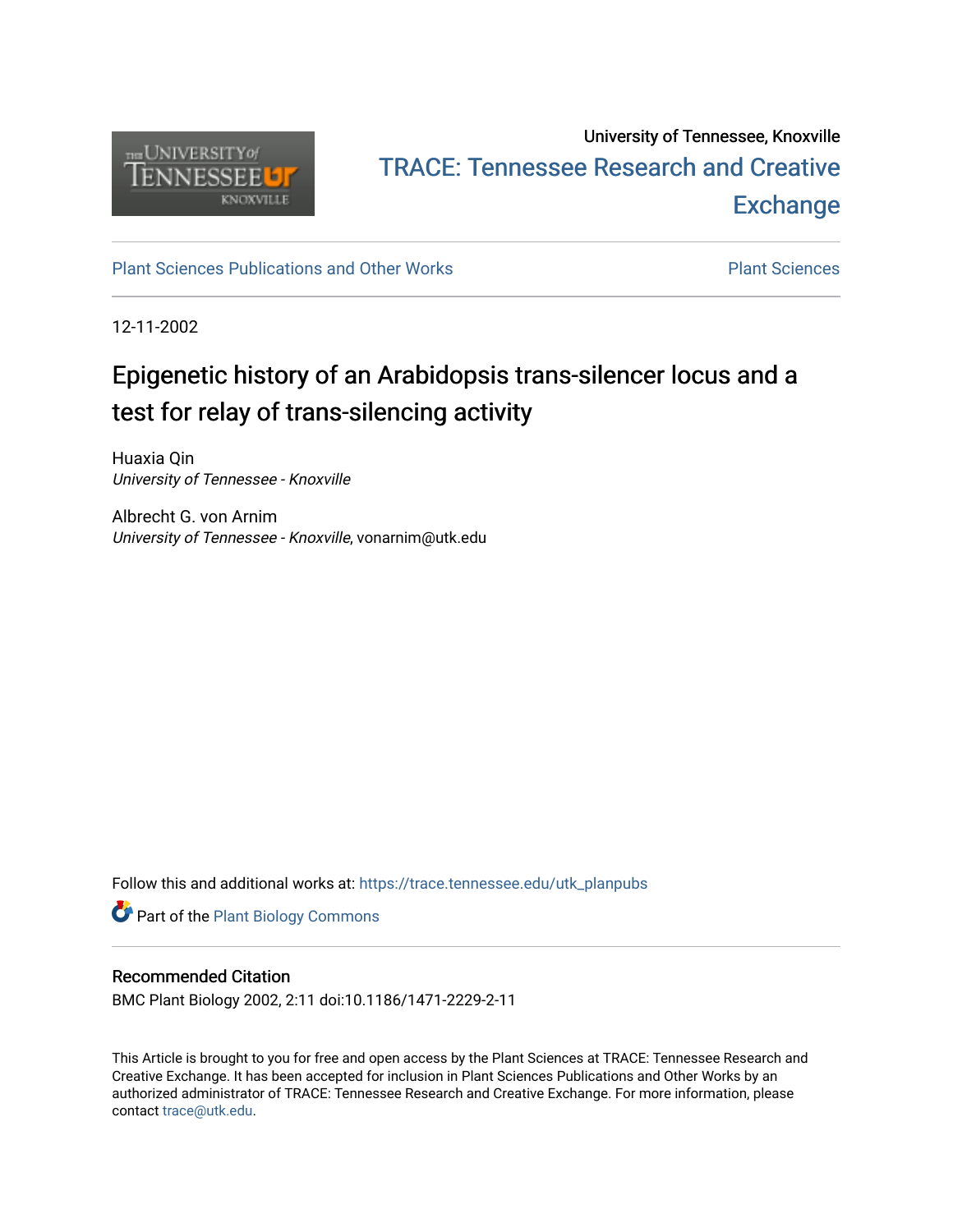## Research article **[Open Access](http://www.biomedcentral.com/info/about/charter/)**

## **Epigenetic history of an Arabidopsis trans-silencer locus and a test for relay of trans-silencing activity** Huaxia Qin and Albrecht G von Arnim\*

Address: Department of Botany, The University of Tennessee, Knoxville, TN 37996-1100, USA Email: Huaxia Qin - huaxia@stat.Berkeley.EDU; Albrecht G von Arnim\* - vonarnim@utk.edu \* Corresponding author

Published: 11 December 2002

*BMC Plant Biology* 2002, **2**:11

[This article is available from: http://www.biomedcentral.com/1471-2229/2/11](http://www.biomedcentral.com/1471-2229/2/11)

© 2002 Qin and von Arnim; licensee BioMed Central Ltd. This is an Open Access article: verbatim copying and redistribution of this article are permitted in all media for any purpose, provided this notice is preserved along with the article's original URL.

Received: 20 August 2002 Accepted: 11 December 2002

#### **Abstract**

**Background:** Meiotically heritable epimutations affecting transgene expression are not well understood, even and in particular in the plant model species, Arabidopsis thaliana. The Arabidopsis trans-silencer locus, C73, which encodes a fusion protein between the repressor of photomorphogenesis, COP1, and green fluorescent protein (*GFP-COP1*), heritably modifies the expression pattern and *cop1*-like cosuppression phenotypes of multiple *GFP-COP1* target loci by transcriptional gene silencing.

**Results:** Here we describe three additional features of trans-silencing by the C73 locus. First, the silencing phenotype of C73 and of similar complex loci was acquired epigenetically over the course of no more than two plant generations via a stage resembling posttranscriptional silencing. Second, imprints imposed by the C73 locus were maintained heritably for at least five generations in the absence of the silencer with only sporadic spontaneous reversion. Third, the pairing of two other *GFP-COP1* transgene loci, L91 and E82, showed an increased tendency for epigenetic modification when L91 carried an epigenetic imprint from C73, but not when E82 bore the imprint.

**Conclusions:** The latter data suggest a transfer of trans-silencing activity from one transgene locus, C73, to another, namely L91. These results extend our operational understanding of interactions among transgenes in Arabidopsis.

#### **Background**

Certain genetic loci are known to modify the expression of other allelic or non-allelic partner loci in a meiotically heritable fashion. If allelic, such non-Mendelian interactions are referred to as paramutation. In the non-allelic case, the term 'heritable trans-silencing' may be used. Paramutation has been studied extensively for four maize loci that encode transcriptional regulators of pigment biosynthesis [\[1\]](#page-13-0). Paramutation has also been investigated in the Arabidopsis *PAI* gene family, at the *a1* and chalcone synthase (CHS) transgene loci in petunia, and in a number of other cases [[2](#page-13-1)[–4\]](#page-13-2). The Arabidopsis resistance gene *BAL/CPR1* displays a related form of epigenetic instability [[5](#page-13-3)[,6\]](#page-14-0). Interactions resembling paramutation also occur among non-allelic transgene loci with DNA sequence homology. In these cases one master locus tends to suppress the expression of its target locus ('trans-silencing') [[7](#page-14-1)[–11](#page-14-2)]. Paramutation and trans-silencing are related processes. For example, an inverted repeat allele of the tryptophan biosynthetic gene *PAI* resident in the WS ecotype of Arabidopsis silences homologous *PAI* alleles, as well as unlinked *PAI* genes, from the Columbia ecotype [[2](#page-13-1)]. Likewise, complex synthetic transgenes composed of *PAI* inverted repeats were able to trans-methylate homologous, yet non-allelic, target loci [[12\]](#page-14-3). Similar events have been observed in other species [e.g. [[13\]](#page-14-4)].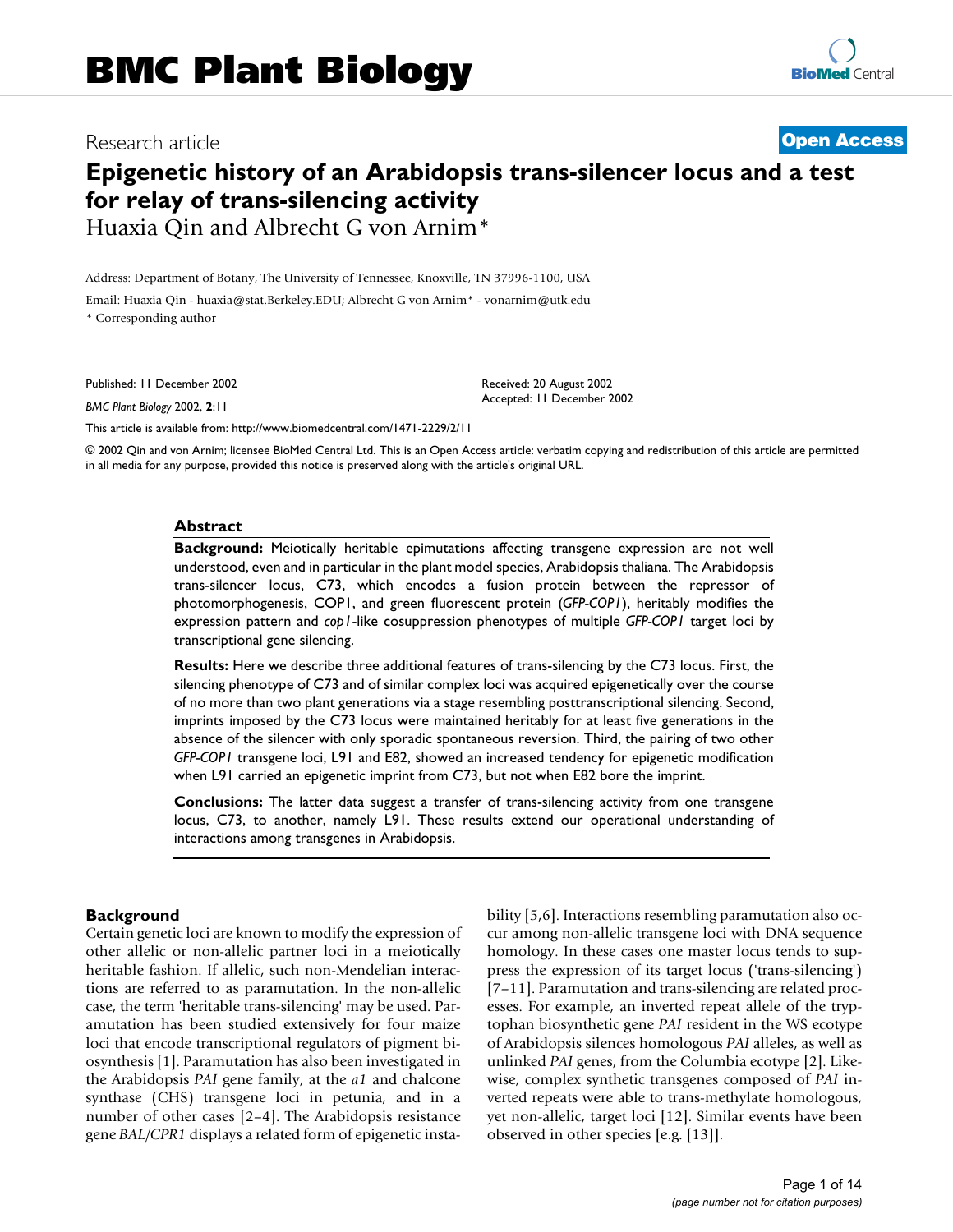Epigenetic activity, defined here as partnership in heritable trans-silencing or paramutation, is not predictable from the DNA sequence alone, and its molecular basis is incompletely understood. Arguably the most widely implicated factor is the presence of complex DNA sequence repeats. These repeats are often part of the trans-silencer locus or paramutagenic locus or its target [[10,](#page-14-5)[14](#page-14-6)[–17](#page-14-7)]. However, the repeat can sometimes be located at a considerable distance from the affected locus itself, as has recently been shown for the single-copy maize *b1* gene [\[18](#page-14-8)]. Other than transcriptional gene silencing, paramutation is only weakly correlated with DNA methylation. The methylation status of the maize *r1* genes and Arabidopsis *PAI* genes is altered upon paramutation [[12](#page-14-3)[,19](#page-14-9)], while that of maize *b[1](#page-13-0)* is not [1], except, in the non-conventional way, in the distal paramutation-control region of *b1* [[18\]](#page-14-8). Conversely, extensive exposure of a wild-type Arabidopsis *SU-*PERMAN allele to a heavily methylated and transcriptionally silenced epiallele did not reveal any trans-silencing [\[20](#page-14-10)].

The stochastic nature of gene silencing has been documented on numerous occasions, e.g. [[9](#page-14-11),[21](#page-14-12)], including in one of the initial descriptions of cosuppression [\[22](#page-14-13)]. However, with specific regards to epigenetically active transgene loci, it is often not transparent whether their silencing behavior was stable over successive generations, nor when and how individual loci acquired their epigenetic activity. Certain loci are known to acquire their epigenetic activity spontaneously [\[4\]](#page-13-2), suggesting an epigenetic control mechanism. For instance, at the *b1* locus, one specific allele can switch spontaneously from a non-paramutagenic, transcriptionally active, state to a paramutagenic, transcriptionally silenced, state [\[23](#page-14-14)]. Whether the same is true for trans-silencing is not well established.

Whether the imprint imposed by a paramutagenic locus is relayed effectively from the first target locus to a secondary target locus is a variable characteristic of paramutation systems, and this has implications for the speed of epiallele conversion within outcrossing populations. Paramutable maize alleles of *b1* and *pl1* are highly effective in relaying such an imprint [\[24](#page-14-15)[,25](#page-14-16)] (also see [\[3\]](#page-13-4)), whereas other loci, although sensitive to imprinting, are less effective [[26\]](#page-14-17) or apparently ineffective [\[8\]](#page-14-18) in relaying the imprint to secondary targets. Likewise, Arabidopsis *PAI2* and *PAI3* genes that have been trans-methylated by the *PAI1/ PAI4* locus do not transfer their methylation status to naive singlet genes [\[12](#page-14-3)]. In fact, there are few well-documented cases for the non-allelic relay of trans-silencing ability [\[11](#page-14-2),[24\]](#page-14-15). Does this amount to an operational difference between allelic (paramutation) and non-allelic (trans-silencing) interactions, or does it simply reflect a lack of data?

A translational fusion between green fluorescent protein (GFP) and the Arabidopsis Constitutive Photomorphogenesis1 protein (COP1) has been established as a reporter for trans-silencing events in Arabidopsis [\[27\]](#page-14-19). A cauliflower mosaic virus 35S promoter driven *GFP-COP1* locus, named C73, exemplifies an epigenetically active trans-silencer locus. C73 contains at least three copies of a T-DNA comprising the *35S:GFP-COP1* gene as well as a kanamycin resistance gene driven by the nopaline synthase promoter (*nos:nptII*). The C73 locus is silenced transcriptionally (TGS) but retains partial expression of both *nptII* and *GFP-COP1*. *GFP-COP1* remains expressed in the seedling root but is largely silenced in the shoot. Other *35S:GFP-COP1* loci become transcriptionally silenced upon exposure to the C73 locus (Fig. [1\)](#page-3-0). The trans-silencing activity of C73 is conveniently visualized by its negative effect on the cop1-like cosuppression phenotype that is associated with the target locus. For example, L91 is a 'single T-DNA' locus that causes homozygosity-dependent cosuppression of its *GFP-COP1* transgene and of the endogenous *COP1* gene at the rosette stage of development (type L=late silencing), which in turn results in a characteristic dwarfing and other aspects of a *cop1*-like phenotype [[28](#page-14-20)]. In contrast, E82 (type E=early) is an oligomeric T-DNA locus that causes homozygosity-dependent *COP1* endogene silencing at the seedling stage, in particular deetiolation in dark-grown seedlings. E82 also causes essentially dominant cosuppression at the adult stage. Both L91 and E82 are silenced posttranscriptionally (PTGS) and both are representative for a larger group of loci with similar transgene silencing characteristics. Note that PTGS is often homozygosity-dependent [[29\]](#page-14-21). The trans-silencing of the PTGS loci L91 or E82 by the C73 silencer locus is most easily apparent by the loss of the typical *cop1-*like cosuppressionphenotype (Fig. [1\)](#page-3-0) [[27\]](#page-14-19). Similar results were obtained for another trans-silencer locus, C97.

The experimental strategy of monitoring heritable epialleles via their effect on visible cosuppression patterns has been pioneered in the chalcone synthase (CHS) family of petunia and Arabidopsis [\[4](#page-13-2)[,10](#page-14-5),[30\]](#page-14-22). For comparison, *CHS* trans-silencing offers exquisite sensitivity, in part due to the cell autonomy of its pigmentation phenotype, whereas *COP1* essentially yields a whole-plant phenotype. Petunia *CHS* also lends itself to detect somatic transitions in epialleles due to its indeterminate growth habit, whereas Arabidopsis *COP1* is more suitable for monitoring early epigenetic activity in seedlings and rosette plants.

We have begun to define the determinants of epigenetic activity of the *GFP-COP1* loci. The trans-silencers as well as their targets reside in single-copy, gene-rich regions that are only sparsely populated with repetitive or transposable elements, features that have been shown to mediate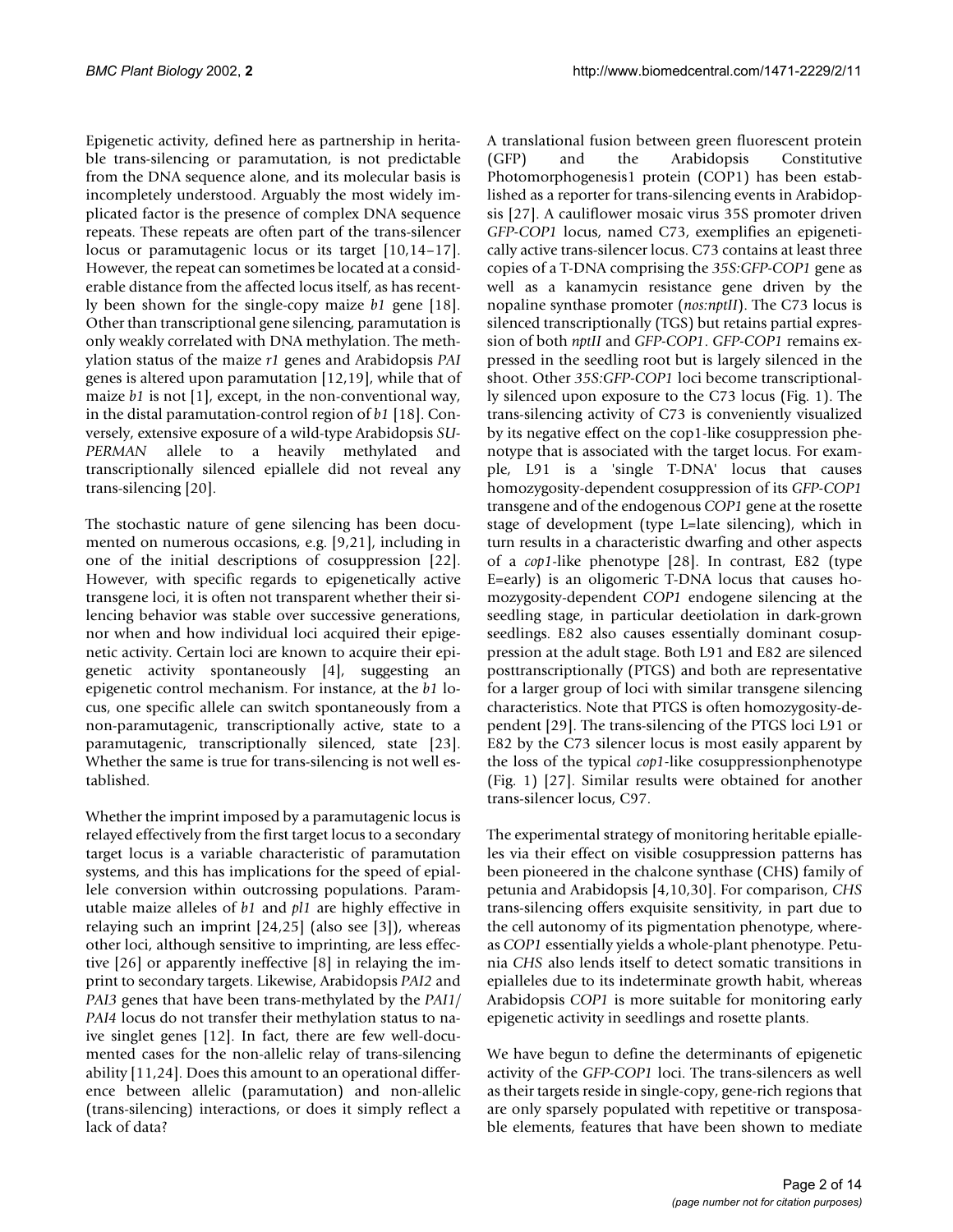<span id="page-3-0"></span>

**Principle of interactions between** *GFP-COP1* **transgenes and the** *COP1* **endogene** [[27\]](#page-14-19). The symbols next to the *COP1* endogene represent dark-grown seedling and light-grown adult phenotypes. **(A)** E82 causes dominant transgene silencing and *COP1* endogene cosuppression by PTGS. Note however that the cop1-like seedling phenotype is restricted to homozygous plants. **(B)** L91 causes homozygosity dependent transgene silencing and endogene cosuppression by PTGS. **(C)** C73 plants of the T3 generation and beyond are transcriptionally silenced and do not display endogene cosuppression. **(D)** C73 transsilences E82 and L91 by TGS and thus suppresses PTGS by the E82 and L91 target loci.

epigenetic activity in other cases [[18,](#page-14-8)[31](#page-14-23)[,32](#page-14-24)]. Therefore trans-silencing of *GFP-COP1* is probably not mediated by transgene flanking sequences [\[27\]](#page-14-19). In contrast, as with other genes cited above, trans-silencing ability is correlated with transgene locus structure, given that the C73 and C97 trans-silencers contain multiple T-DNAs while their targets, E82 and L91, are essentially dimeric and monomeric, respectively.

Here we report that the Arabidopsis C73 and C97 trans-silencer loci displayed TGS and trans-silencing after first passing through a transitory phase of PTGS over the course of the first two transgenic generations. A similar epigenetic instability of the initial PTGS phenotype was typical for a subset of other oligomeric loci, but was never observed with monomeric *35S:GFP-COP1* loci. It is this instability of cosuppression that originally prompted us to categorize certain loci as type C rather than type E. We also characterized the heritability of the imprint imposed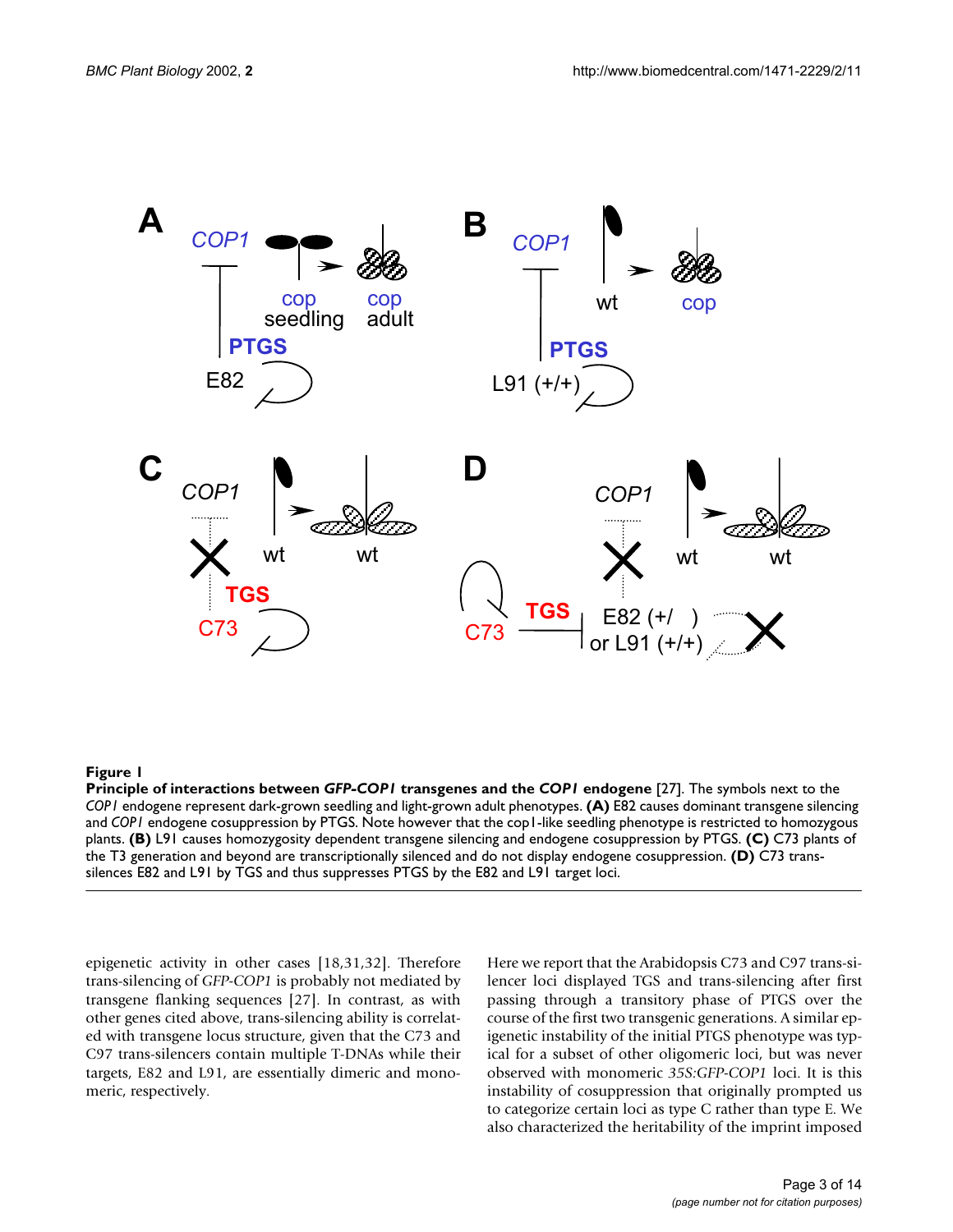by the C73 trans-silencer locus with respect to (a) cosuppression of the *COP1* endogene and (b) a characteristic yet unusual expansion of transgene expression at the target locus. Finally, our data suggest that the L91 target locus acquires limited trans-silencing activity of its own after exposure to C73, which is an unusual case for transgenes. However, these data must be interpreted in light of another novel observation, namely that even relatively simple, transcriptionally active, transgene loci can interact with nonlinear gene dosage effects that have characteristics of epigenetic trans-silencing.

#### **Results**

#### *The silencing phenotypes of C73 and C97 were acquired epigenetically*

Many of the most potent epigenetically active loci are endogenous rather than transgenic and, therefore, their early epigenetic history is not completely known. In contrast, transgenes have a defined date of origin within a plant lineage. In our transgene-based system, the silencer loci *GFP-COP1* C73 and C97 underwent an apparently spontaneous transition in their silencing behavior between the T2 and T3 generations (Fig. [2](#page-5-0)A). In detail, the progeny of the primary transgenic plant, T1 plant C73, which possessed a single transgene locus as determined by segregation of antibiotic resistance, segregated almost one quarter cop1 like seedlings in the dark-grown T2 generation. This dosage dependence of endogene silencing was the same as for the PTGS locus E82 (Fig. [1](#page-3-0)). Unambiguous evidence for a cosuppression of transgene and endogene, as opposed to a dominant negative effect of the transgenic protein, has previously been shown for line L4 and others [[27\]](#page-14-19), and COP1 endogene suppression was also associated with GFP-COP1 silencing in T2 generation type C lines (not shown). At the adult stage, 12% of T2 plants in line C73 were visibly cosuppressed. In contrast, the T3 generation, derived by selfing of T2 plants and known by run-on transcription assay to be silenced by TGS [[27](#page-14-19)], had few cop1 like seedlings and no cop1-like adult plants. Similar results were obtained for line C97. The C97 line is the only line in this work that contains two unlinked loci [\[27](#page-14-19)], which may have contributed to the high incidence of PTGS in T2 seedlings. Neither of these loci retained its endogene silencing ability in the T3 (Fig. [2](#page-5-0)). No *COP1* cosuppression was observed beyond the T3 generation of C73 or C97 (not shown). Two additional oligomeric *GFP-COP1* loci, C11 and C71, which have not been tested for their trans-silencing behavior, also changed from a cosuppressing state in the T2 generation to a non-cosuppressing state in the T3 (Fig. [2](#page-5-0)A). In contrast, none of four (single T-DNA) type L loci lost their endogene silencing ability (Fig. [2B](#page-5-0)). The apparent increase in adult COP1 cosuppression from the T2 to the T3 of some type L lines was not statistically significant. The type E loci E82 and E83 were also stable (Fig. [2](#page-5-0)C). Together, these results suggest that PTGS

in certain oligomeric T-DNA loci is unstable and has a tendency to progress to TGS. In line C73, the transition probably began in T2 seedlings, as suggested by the small fraction of adult T2 plants with a cop1-like PTGS phenotype.

#### *Transgene locus structure of the E82 locus*

In order to distinguish the L91 and E82 loci more confidently in subsequent experiments, we defined the structure of the E82 locus in more detail. The L91 locus is a simple T-DNA locus at a defined chromosomal location. In contrast, Southern blots probed with the T-DNA right border (RB) revealed two fragments for E82 [[27\]](#page-14-19). Early attempts to isolate the E82 flanking sequence by TAIL-PCR repeatedly recovered a fortuitous junction between a left border (LB) and a partial T-DNA truncated near the 3' end of the *GFP-COP1* gene. A schematic drawing of the E82 locus structure incorporating all of these data as well as data from blots probed with LB and *COP1* sequences (not shown) is presented in Fig. [3.](#page-6-0) This model was subsequently confirmed in two ways: an *NdeI* restriction site predicted from Southern blots was confirmed in the flanking sequence [\[27](#page-14-19)]; and PCR amplification with specific primers across the flanks of the transgene and across the internal LB-RB junction resulted in the expected product lengths (Fig. [3\)](#page-6-0). Thus, we propose that the E82 locus consists of a direct repeat, which is joined at the tail end by a partial T-DNA in an inverted orientation.

#### *Trans-silencing by C73 results in variable novel transgene expression patterns, including spatial expansion of transgene expression*

The C73 trans-silencer locus caused transcriptional silencing of two target loci tested, L91 and E82, which is most easily detected by a suppression of the typical endogene cosuppression of the target loci (Fig. [1](#page-3-0)) [\[27](#page-14-19)]. As expected, the spatial expression pattern of L91's *GFP-COP1* gene was restricted, though not completely abolished, upon exposure to C73 (not shown, see Fig. 5D below). In contrast, F2 families segregating for C73 and E82 contained many plants with an expanded spatial pattern of expression, namely 'reactivation' of transgene expression in the cotyledons and the first two pairs of leaves, especially in trichomes (Fig. 4 panels B, E, H, and K). For comparison, the naive E82 locus as well as C73 alone were silenced in the leaves (Fig. 4A,4D,4G and 4J and Fig. 4C,4F,4I and 4M). Such a reactivation had previously been observed in the dihybrid C73/E82 F1 parent plants [[27\]](#page-14-19). The reactivated expression was subsequently ascribed to the E82 locus, rather than C73, by testing F2 segregants lacking C73 (see Figure 5 below). In summary, silencing of L91 and E82 by C73 was incomplete, as especially E82 recovered partial transgene expression in organs where it was not normally expressed.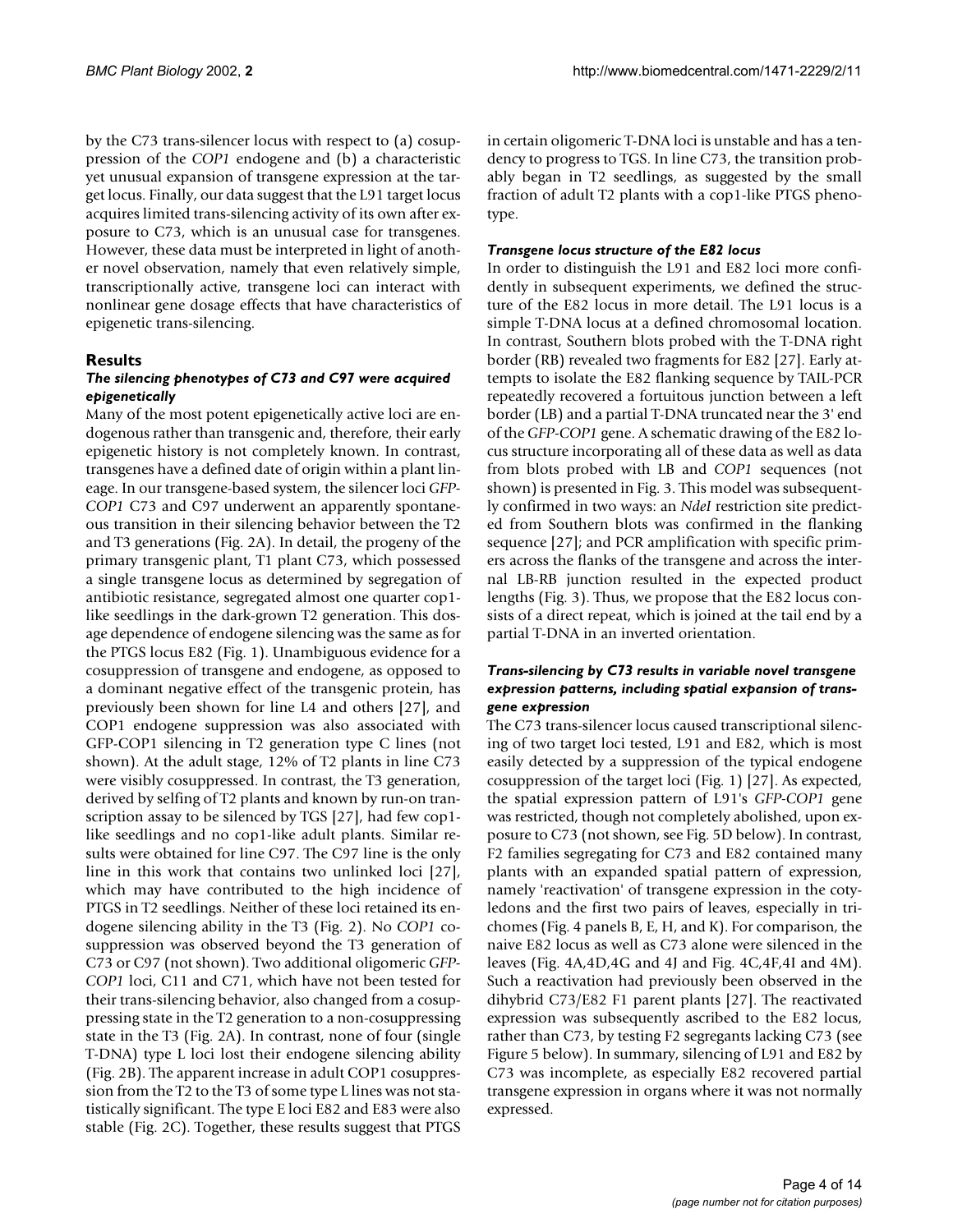<span id="page-5-0"></span>

**Spontaneous epigenetic transition between two silencing states.** The percentage of cop1-like endogene silenced plants is given for seedling and adult stages of the T2 and T3 generations of **(A)** type C loci, **(B)** type L loci, and **(C)** type E loci. Note: Adult plants had been preselected on kanamycin. Thus, homozygosity dependent silencing (typical for type L adults, see horizontal line) gives 33% silenced plants. Seedlings were scored independent of kanamycin selection. Hence, homozygosity dependent silencing (typical for type E seedlings) gives 25% silenced plants.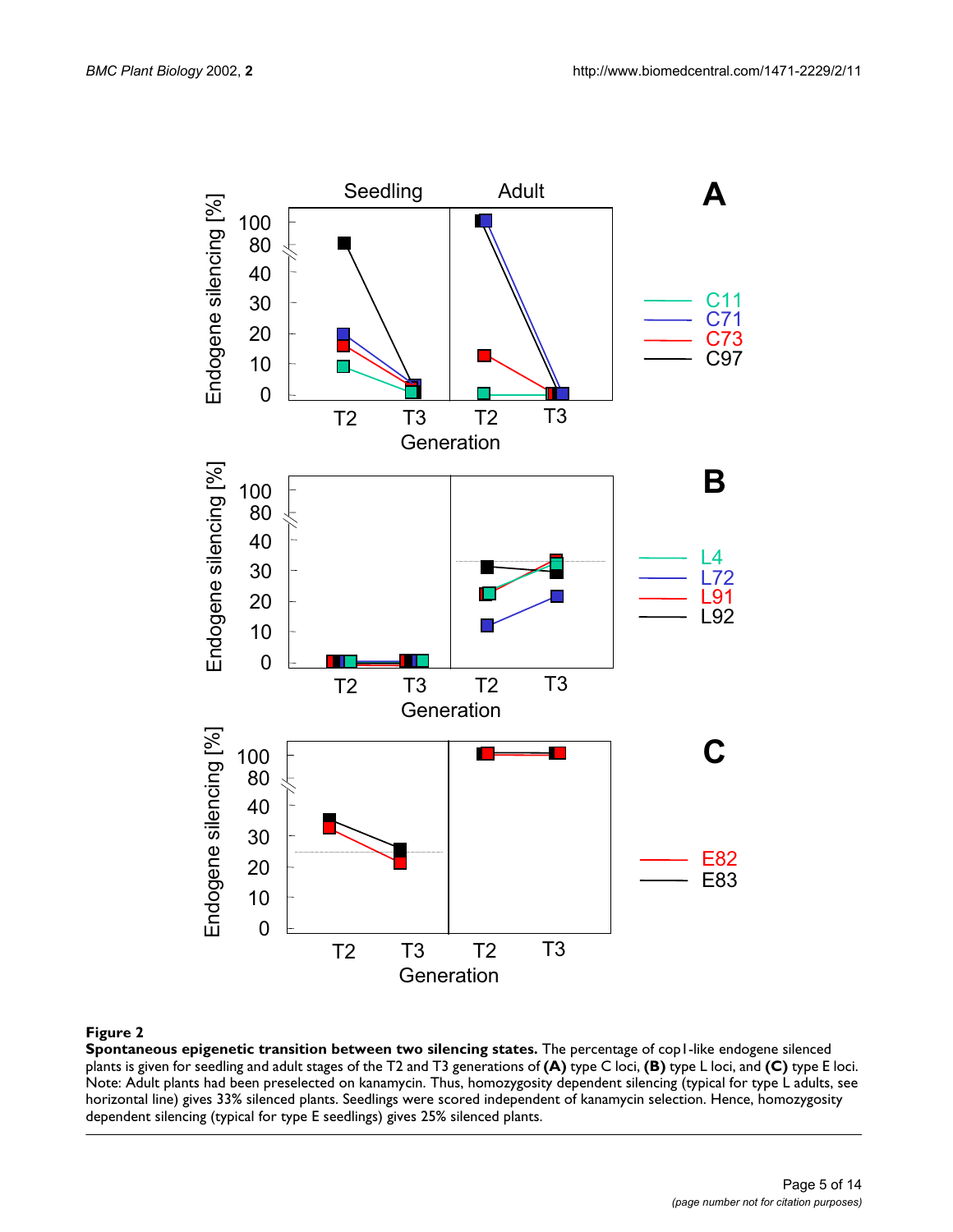<span id="page-6-0"></span>

**Structure of the** *GFP-COP1* **locus E82. (A)** The arrangement shown at the top was suggested by Southern blot analysis of NdeI (N) digested genomic DNA with a right border probe as indicated. In addition, PCR assays using sequence specific primers resulted in the predicted products as indicated by solid lines. Sizes of predicted PCR products are given in basepairs. Digits above the PCR products refer to the lane number in panel (B) showing the relevant fragment. The E82 locus lies on Chromosome 1 at basepair 42,325 of BAC T6A9 (Genbank: AC064879). **(B)** Ethidium bromide stained gel images showing predicted PCR products generated from the border sequences (lanes 1 to 3, fragment sizes indicated at left) and the internal RB/LB junction (lane 4, see marker at right).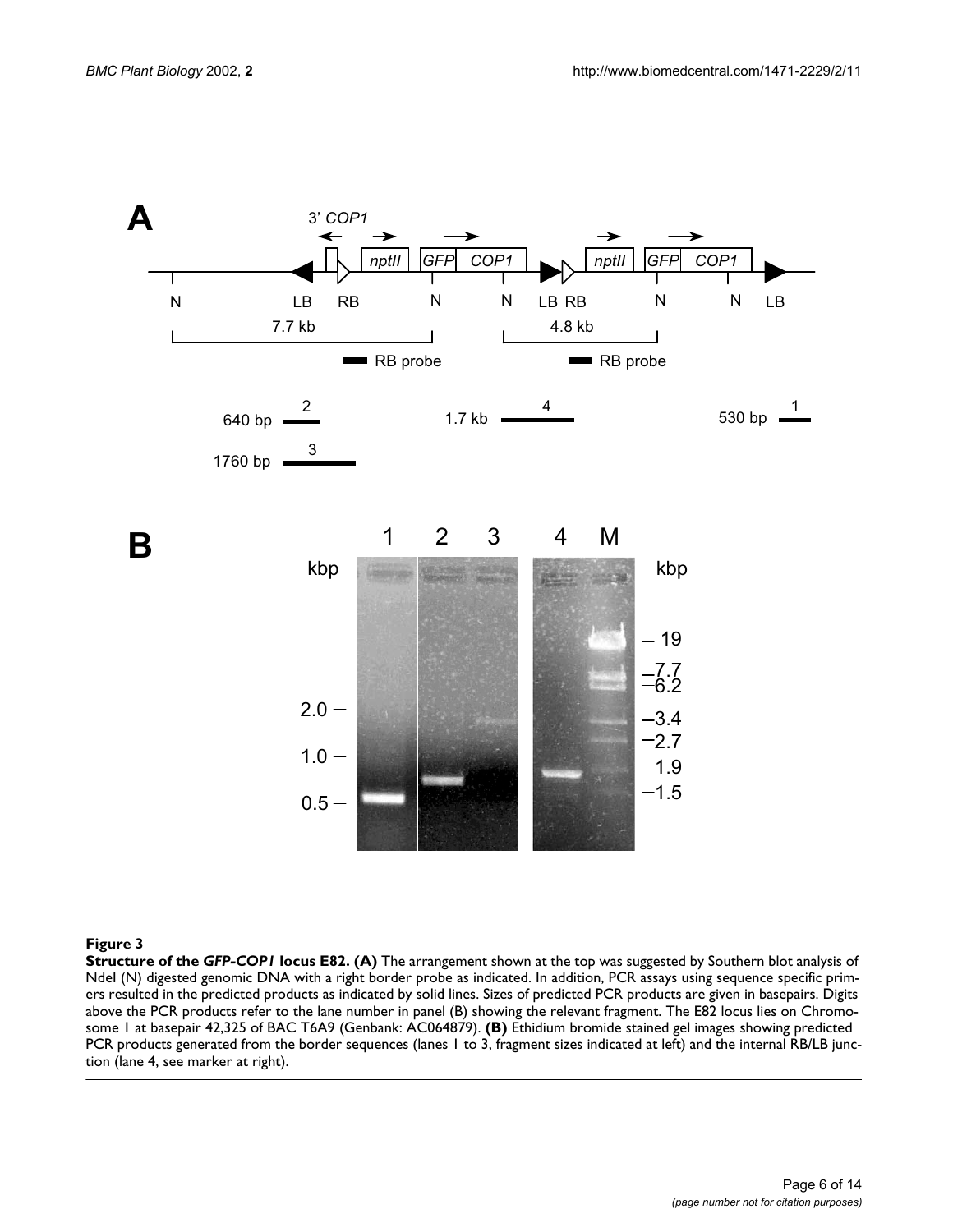

**Reactivation of transgene expression from the post-transcriptionally silenced E82 locus after exposure to** *GFP-COP1* **C73.** Epifluorescence micrographs of whole-mounted seedlings are shown. Note that GFP-COP1 protein accumulates in the form of a single inclusion body per cell. Left column (panels **A, D, G,** and **J**): Control: Progeny of a *GFP-COP1* E82 hemizygous plant. GFP-COP1 was active only in the root. Central column (panels **B, E, H,** and **K**): Progeny of a *GFP-COP1* C73 × E82 di-hybrid plant. GFP-COP1 was often active in the root, cotyledon, and first and second sets of leaves. Arrows highlight the reactivated *GFP-COP1* in the cotyledon, leaf epidermis, as well as in trichomes of the second set of leaves. Right column (panels **C, F, I,** and **L**): Control: Progeny of a *GFP-COP1* C73 hemizygous plant. GFP-COP1 was active in the root and in guard cells (note paired dots) of the cotyledon.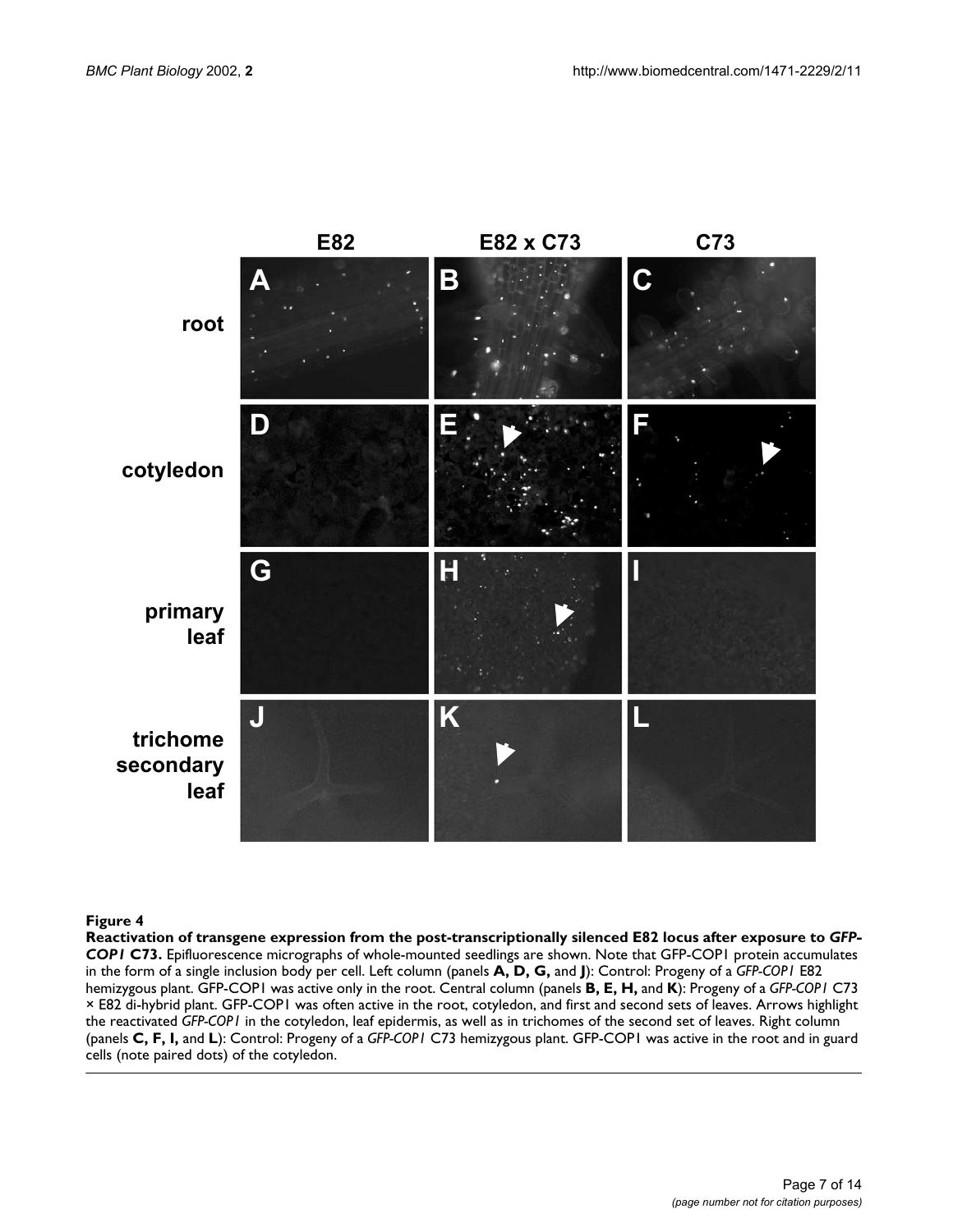

The trans-silencing of L91 and E82 by C73 is stably inherited for up to five generations. Trans-silencing suppresses the *cop1*-like PTGS phenotype of L91 homozygotes and of E82 plants and causes reactivation of E82 *GFP-COP1* expression. **(A)**  Legend to illustrate the phenotypic scoring scheme. **(B)** Diagnostic PCR assay. DNA from individual F2 plants was subjected to PCR with primers specific for L91 and C73, or E82 and C73, as indicated. Lane 1: L91 or E82 control. Lane 10: C73 control. Lanes 2 to 9: Eight individual F2 plants. The gene dosage for L91 and E82 was defined by the segregation ratio of the kanamycin resistance marker in the F3 progeny (KanR:S, either 3:1, 15:1, or all). **(C, D)** Transgene expression (bars) and endogene silencing phenotypes (cop, wt) of parental controls, dihybrid F1 plants or their single-transgene control siblings, individually genotyped F2s, as well as their selfed progeny. **(C)** E82 and C73 and **(D)** L91 and C73. Shading of the bars reflects the percentage of plants with active or silenced *GFP-COP1* transgene expression. In the case of heterozygous lineages (s) the average family size was 32. Note: In the F4 generation a small fraction of plants with a cop1-like cosuppression phenotype was seen among the majority of wild-type plants.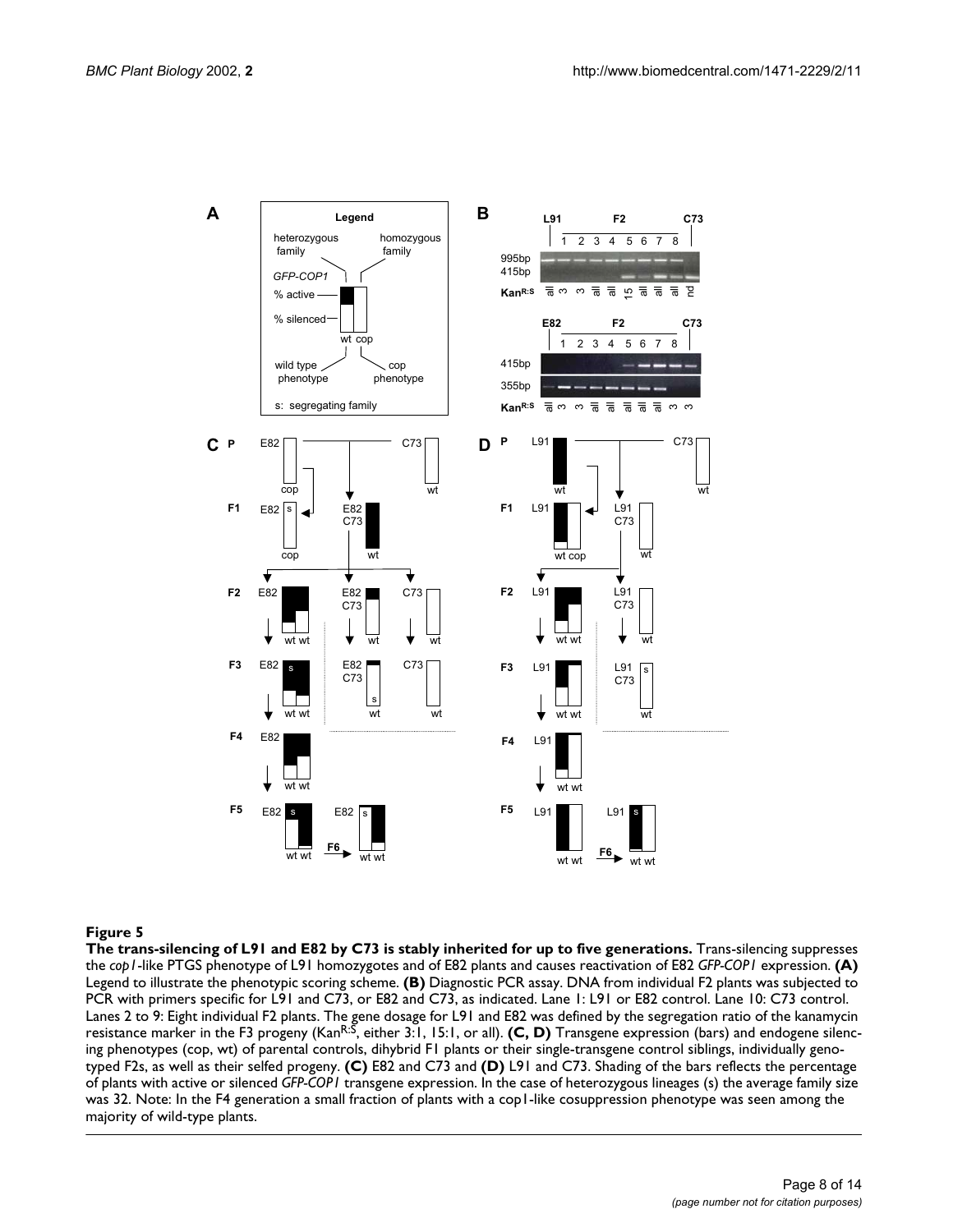These results underscore the similarity between trans-silencing and paramutation, because in both cases epialleles are often silenced incompletely and may also adopt novel regulatory patterns [\[4](#page-13-2)[,10](#page-14-5)], for example light inducibility [\[33\]](#page-14-25). Perhaps, silencing at the dimeric E82 locus involves a hierarchical relationship between its two intact T-DNAs. The C73 locus may preferentially target a postulated 'master' T-DNA, which in turn loses its ability to posttranscriptionally silence the 'subordinate' T-DNA within the E82 locus.

#### *Two target loci of C73 maintain their epigenetic imprint heritably for up to five generations*

A diagnostic PCR assay was developed for the L91, E82, and C73 loci to unambiguously identify F2 segregants containing a trans-silenced L91 or E82 target locus but lacking the C73 silencer locus (Fig. 5B; compare lanes 1– 4 with lanes 5–8). In addition, hemizygous segregants were distinguished from homozygotes by segregation of the kanamycin resistance gene in their selfed progeny (compare lanes 1–2 with 3–4). Subsequently, the rate of phenotypic reversion from trans-silencing was observed for hemizygous and homozygous lineages of E82 and L91. A legend for scoring the *cop1*-like cosuppression and *GFP-COP1* transgene silencing patterns is shown in Fig. 5A. Unless exposed to C73, E82 plants are always *cop1*-like and silenced for GFP-COP1, and the same is true for homozygous L91 plants. In contrast, E82 plants and homozygous L91 plants were wild type-like, rather than cosuppressed, in the F2 if the transgene had been exposed to C73 in the F1 (Fig. 5C and 5D, previously summarized in [\[27](#page-14-19)]). Both the reactivation of E82's GFP-COP1 transgene expression as well as suppression of endogene silencing were maintained for up to four additional generations in the absence of C73 in hemizygous and homozygous families, while C73 remained silenced (Fig. 5C). The L91 lineage also maintained its imprint from C73 over up to five generations. Specifically, the cop1-like cosuppression phenotype typical for homozygous L91 plants remained suppressed (Fig. 5D).

Although the imprints on the E82 and L91 loci proved to be fairly stable, reversion was observed in two ways. First, a small fraction (less than 20% expected for full reversion) of cop1-like E82 plants and L91 plants appeared in the F4 generation (not reflected in Fig. 5); and second, the GFP-COP1 expression of E82 gradually reverted back from the reactivated pattern to the silenced pattern especially in hemizygous families (Fig. 5C). The transgene expression data for the imprinted L91 lineage were less informative. However, it appears that the hemizygous L91 lineage gradually recovered its *GFP-COP1* expression but without reaching the threshold required for posttranscriptional cosuppression of the *COP1* gene.

#### *Imprinting relay: Do trans-silenced E82 and L91 loci acquire trans-silencing ability?*

Our data suggested that the C73 locus may have acquired its trans-silencing activity as part of an epigenetic transition from type E to type C silencing between the T1 and T3 generations. Thus, it is reasonable to ask whether the trans-silencing activity be farther transferable from the type C locus to other loci. It seemed problematic to test whether the trans-silenced L91 locus (henceforth termed L91') can paramutate a naive L91 allele, because we cannot distinguish between the L91' master and the L91 target at the molecular level. Instead, L91' was tested for its effect on a naive E82 locus and E82' was tested against L91, because these loci are distinguishable by diagnostic PCR assays. Because L91' and E82' no longer cause *COP1* cosuppression, it was easy to monitor the interaction by following the cosuppression phenotypes of the naive E82 and L91 loci. Figure 6 provides an overview over the crossing scheme, and experimental data are presented in Tables [1](#page-11-0) to [3](#page-11-1). Significantly, the L91' locus suppressed the *COP1* endogene silencing by the E82 target locus in the majority of F1 dihybrid plants, whereas a naive L91 locus did not (Table [1](#page-11-0)). Although only four relevant plants were recovered by genotyping in the  $L91 \times E82$  control experiment, the entire  $L91 \times E82$  family contained a large fraction of silenced plants, larger than with L91' and E82, which was compatible with an additive interaction between L91 and E82 (not shown). As expected, at the level of transgene expression, both L91'/-; E82/- and L91/-; E82/- plants were silenced (Table [1](#page-11-0); Fig. 6). Likewise, in the F2 progeny, L91' continued to suppress the endogene silencing by E82 (Table [2;](#page-11-2) Fig. 6), which is normally expected to affect about three quarters of F2 progeny. Importantly, upon genotyping of individual F2 plants, five wild type-like plants were identified that carried only E82 and no L91' locus, confirming that L91' can leave a heritable imprint on E82 (Table [3\)](#page-11-1). However, two additional pieces of data distinguish the trans-silencing activity of L91' from that of C73. First, the F2 families clearly contained plants displaying endogene silencing. In the one case tested, this was due, not surprisingly, to an E82 locus that had escaped from L91' and resumed its endogene silencing (Table [3\)](#page-11-1). Therefore, L91' is a less effective trans-silencer than C73 [\[27\]](#page-14-19). Second, and more surprisingly, even naive L91 and E82 loci, which had shown no trans-silencing in the F1, displayed a loss of the E82 cosuppression phenotype in the F2 (Table [2\)](#page-11-2). Instead of an expected Mendelian ratio of 87% *cop1*-like plants, only 38% were observed, a significant shortfall. Genotyping of individual F2 plants revealed a stochastic escape from *COP1* endogene silencing in plants containing both E82 and L91 and including even a single E82 plant that lacked L91 (Table [3\)](#page-11-1). Such a loss of cosuppression has not been observed among hundreds of plants containing just E82 alone (our unpublished data). These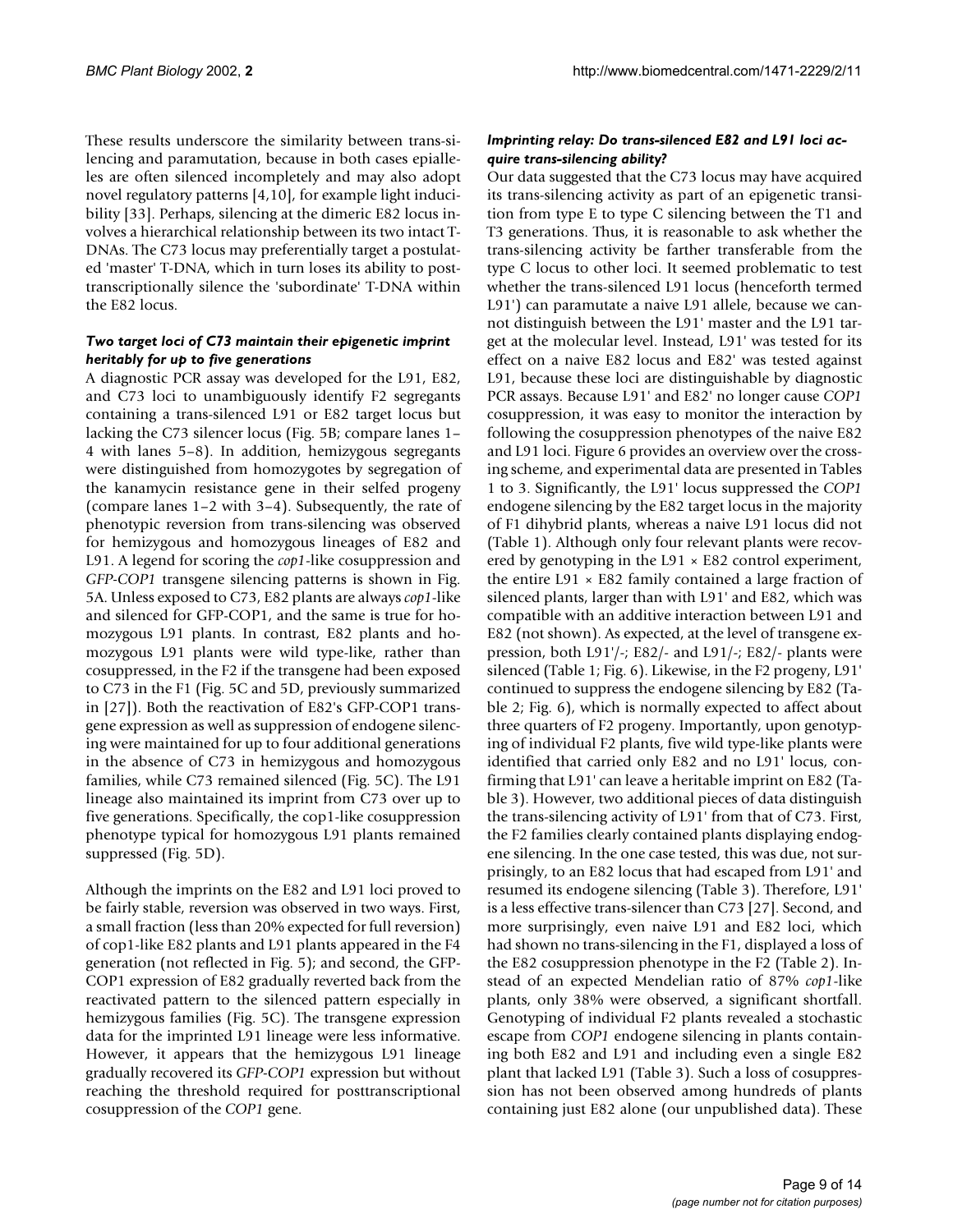

**Test for relay of trans-silencing ability from C73 via L91' to E82.** For details see text and Tables. Under 'Expected' the figure shows the predicted results under the null-hypothesis that L91' would *not* trans-silence E82. This is referred to as an additive interaction.

data suggest an epigenetic modification of E82 after exposure to a naive L91 locus.

In contrast to the epigenetic activity of trans-silenced L91', E82' had no such activity. When E82' was combined with L91 both loci cooperated to cause endogene silencing, as seen with unmodified E82 and L91 (Table [1\)](#page-11-0). This was unexpected given that E82' caused little or no endogene cosuppression with L91' or on its own. Cooperative cosuppression between bona fide imprinted E82' and a naive L91 locus was again detected in the F2 progeny (Table [2](#page-11-2)). Thus, E82' was clearly unable to trans-silence a naive L91 locus and in fact seemed to lose its imprint when exposed to L91; therefore these families were not analyzed further. E82' also did not trans-silence a naive E83 locus (not shown).

Taken together, these data allow three conclusions. First, experiments with naive L91 and E82 demonstrated that even relatively simple transgene loci associated with PTGS can display non-additive gene dosage effects, as apparent by heritable suppression of PTGS. Second, the imprint left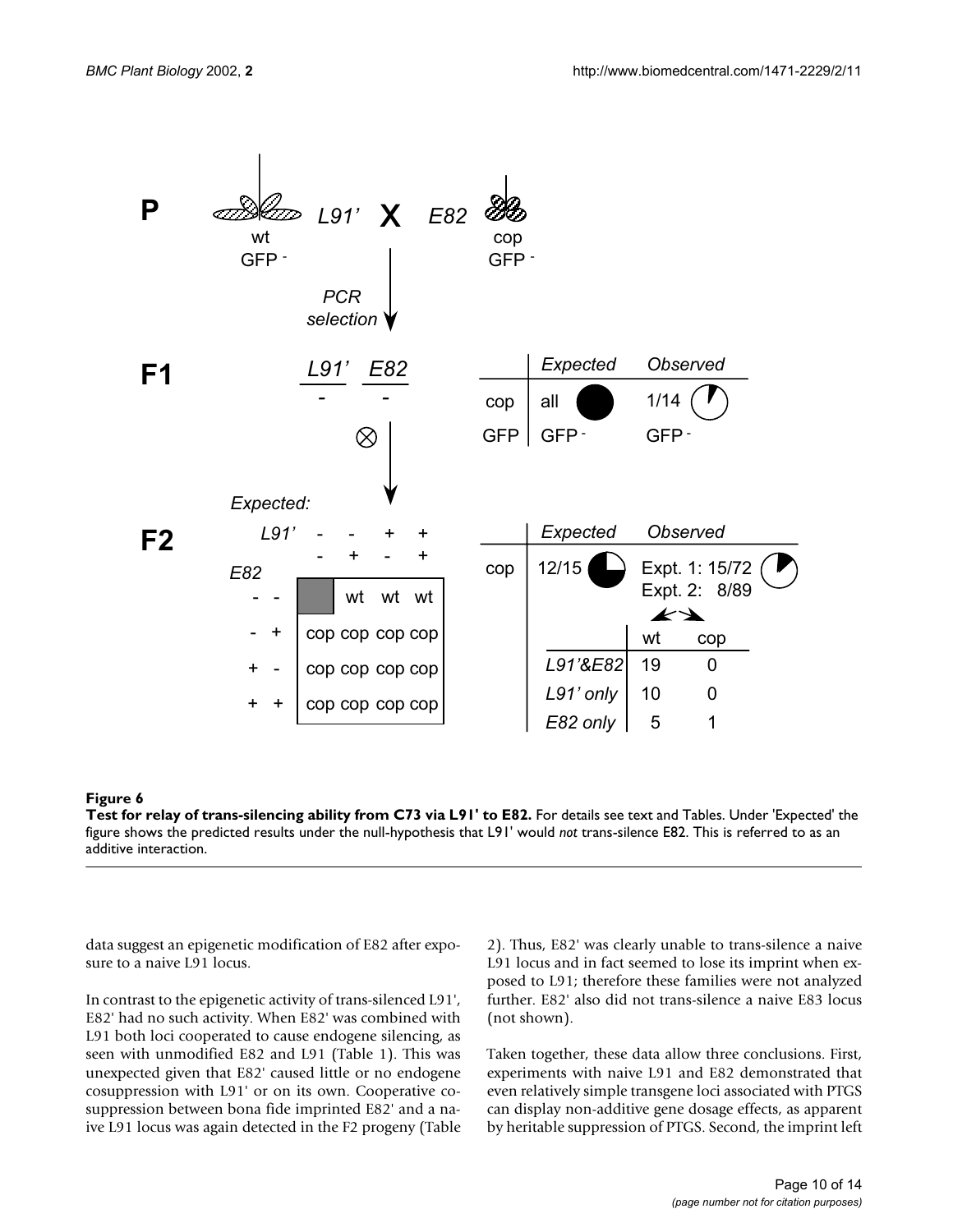| FI genotype                   | Endogene <sup>1</sup> ) |          |    | GFP-COP1 transgene [% of plants] |           |                     |                |
|-------------------------------|-------------------------|----------|----|----------------------------------|-----------|---------------------|----------------|
|                               | Expected                | Observed |    | Observed                         |           |                     |                |
|                               | cop                     | cop      | wt | Root                             | Cotyledon | 1 <sup>y</sup> Leaf | n <sup>2</sup> |
| $L91'$ ; E82 /-               | all                     |          | 13 | 100                              | 0         | 0                   | П              |
| $E82'$ -; L91 /-<br>Controls: | none                    | 16       |    | 100                              | 80        | 47                  | 15             |
| $L91$ /-; $E82$ /-            | all                     | 4        | 0  | 100                              | 0         | 0                   |                |
| L91'/-; E82'/-                | none                    | 0        | 26 | 100                              | 88        | 75                  | 16             |

<span id="page-11-0"></span>**Table 1: Exposure to C73 differentially modifies the trans-silencing activity of the L91 and E82 loci – Gene expression data from individually genotyped F1 hybrid plants. See Fig. 6 for details.**

<sup>1</sup>) The *COP1* endogene phenotype is scored in adult plants. <sup>2</sup>) n: number of plants

#### <span id="page-11-2"></span>**Table 2: The PTGS-mediated endogene cosuppression phenotype of the E82 locus is reduced by trans-silenced L91' as well as by naïve L91.**

| Grandparents       | F2 family endogene silencing phenotype |     |          |          |                      |  |
|--------------------|----------------------------------------|-----|----------|----------|----------------------|--|
|                    | Endogene                               |     | [%] сор  |          | Remarks <sup>1</sup> |  |
|                    | cop                                    | wt  | Observed | Expected | Excess of            |  |
| $L91' \times E82$  | 23                                     | 138 | 14%      | 75%      | wt plants            |  |
| $E82' \times L91$  | 30                                     | 42  | 42%      | 27%      | cop plants           |  |
| $L91 \times E82$   | 38                                     | 73  | 38%      | 87%      | wt plants            |  |
| $L91' \times E82'$ |                                        | 17  | 6%       | 0%       | one cop plant        |  |

1) Data were Chi-square tested under the null-hypothesis that L91' and E82' do not trans-silence their target loci, i.e., an additive interaction between the partner loci. Thus, in the case of L91 × E82, the only genotype escaping cosuppression should be L91 /-; E82 (-/-), which occurs at a frequency of 2/15 (13%). Note that entirely non-transgenic plants are not considered because of counterselection. Imprinted loci are not expected to cause endogene silencing (see Fig. 5). Thus, 12/15 of L91'/E82 family members, 4/15 of E82'/L91 family members and none of L91'/E82' family members are expected to be cop1-like. An excess of wild-type plants is inconsistent with an additive interaction and thus suggests trans-silencing activity by the L91' or L91 locus.

<span id="page-11-1"></span>

| F <sub>2</sub> family | Individual plants |                         |          |          |  |  |
|-----------------------|-------------------|-------------------------|----------|----------|--|--|
|                       | Phenotype         | Transgene locus present |          |          |  |  |
|                       | adult             | L91 & E82               | L91 only | E82 only |  |  |
| $L91' \times E82$     | wt: 34            | 19                      | 10       |          |  |  |
|                       | cop: I            | 0                       | 0        |          |  |  |
| $L91 \times E82$      | wt: 9             | ь                       |          |          |  |  |
|                       | cop: 8            |                         |          |          |  |  |

Individual F2 plants from Table [2](#page-11-2) were tested for transgene loci by diagnostic PCR assays.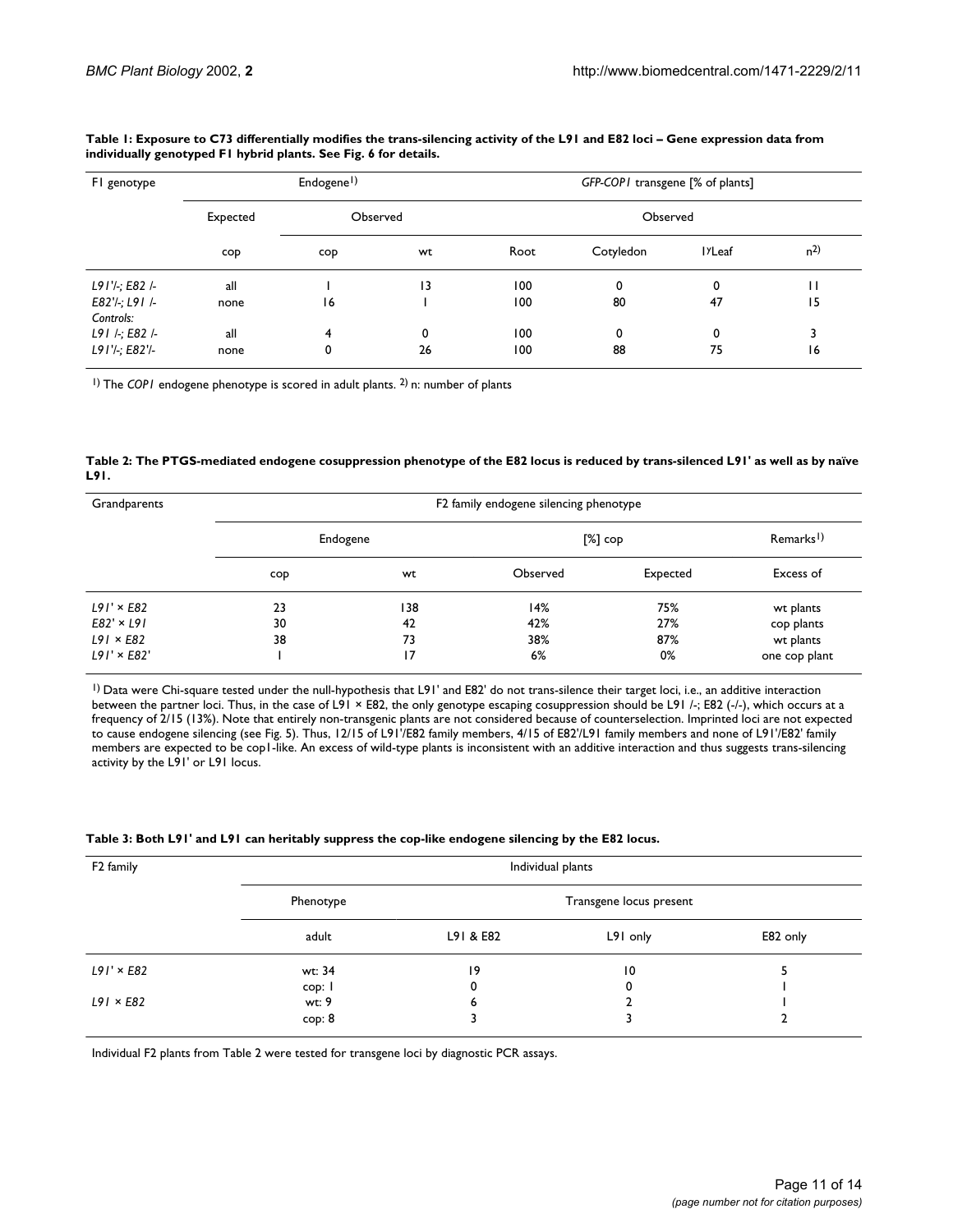on the L91 locus by the C73 trans-silencer did modify L91's epistatic interaction with a non-allelic target locus, E82, as seen in the F1 generation. However, it remains to be determined whether this trans-silencing effect is more likely to be heritable when L91 is in an imprinted state (L91') than in the naive state (L91). Third, the imprint on the E82 locus (E82') was more labile than the imprint on L91' and showed no evidence of being transferable.

#### **Discussion**

Epigenetic imprints affecting the expression of nuclear genes differ in the efficiency with which they are relayed onto homologous sequences. In the classical case of paramutation at the maize *b1* locus, the imprint is relayed with 100% efficiency [\[24](#page-14-15)]. That is, a paramutated allele is turned into a paramutagenic allele. In contrast, to our knowledge, no trans-silenced transgene has been shown to acquire heritable trans-silencing ability suggesting that perhaps trans-silencing ability is more difficult to relay between non-allelic transgenes than between allelic loci. However, the endogenous *p1-rr* allele of maize did acquire paramutagenicity after exposure to a specific *P1*-en-hancer transgene [[11\]](#page-14-2). Against this background we investigated the possible relay of an imprint triggered by the Arabidopsis C73 trans-silencer locus, asking specifically whether targets trans-silenced by the C73 locus (a) acquired trans-silencing activity, and (b) were able to pass their imprint on to a naive target locus in a heritable fashion.

In summary, the imprinted E82 locus (E82') displayed no significant ability to trans-silence a naive L91 locus. In contrast, L91' was initially able to trans-silence E82, as judged by suppression of the endogene cosuppression phenotype associated with naive E82; importantly, the unmodified L91 control locus did not have this ability (Table [1](#page-11-0)). Thus, we demonstrated aspect (a) of the imprinting relay. Moreover, the suppression of silencing at the E82 locus was partially but not fully heritable given that some but not all E82 segregants lacking L91' were wild-type (Table [3\)](#page-11-1). Yet, these data fall short of proving aspect (b) of the imprinting relay because, surprisingly, the combination of naive L91 and E82 loci also caused nonlinear gene dosage effects that could result in the heritable trans-silencing of the E82 locus in at least one instance. Whether L91' might paramutate an allelic L91 locus remains to be tested. The non-linear gene dosage effects between L91 and E82 were surprising to us because in tobacco, similar experiments conducted with *35S:GUS* transgenes did not raise the suspicion of epigenetically heritable effects [\[34\]](#page-14-26).

It is informative to compare the epigenetic interactions of the *35S:GFP-COP1* transgenes with those of the *PAI* (trans)genes, the only other well-characterized system in

Arabidopsis [\[12\]](#page-14-3). Both gene sets consist of relatively simple repeat structures and singlet loci, which reside in essentially single-copy environments of Arabidopsis ([[27\]](#page-14-19) and unpublished observations). The first comparison relates to the speed of epigenetic change. Here, combining a master locus (C73) with a non-allelic singlet locus possessing 100% sequence identity (L91) resulted in immediate trans-silencing, as seen by a reduction of GFP-COP1 expression and block of cosuppression, which was stably maintained in the presence or absence of the master locus. In contrast, in the *PAI* gene family, combining the master locus (WS ecotype *PAI1/PAI4*) with a non-allelic singlet target locus possessing 100% sequence identity (Columbia *PAI2*) resulted in methylation after two generations of heterozygous contact, and methylation became more pronounced after another two generations [\[12](#page-14-3)]. Likewise, in the petunia *CHS* gene family, interaction between an epiallele of the direct-repeat locus, CHS41, with two types of target loci, either an unlinked inverted repeat locus or a more naïve allele of CHS41, was initially additive and only became suppressive in the second generation [\[4](#page-13-2)[,10](#page-14-5)].

The second comparison relates to the relay of epigenetic activity. In our system, a trans-silenced singlet gene (L91') was able to trans-silence a naive homolog (E82) within a single generation. In contrast, a trans-methylated singlet *PAI2* gene did not trans-methylate a naive allelic *PAI2* gene within three generations [[12](#page-14-3)]. Additional experimentation may eventually provide an answer to the question of what controls the efficiency of such epigenetic interactions.

Cosuppression of the endogenous COP1 gene is a consequence of posttranscriptional silencing, while transcriptionally trans-silenced loci do not cosuppress COP1 [\[27](#page-14-19)]. In our hands, a subset of four *35S:GFP-COP1* transgene loci shifted from a cosuppressing state, bona fide PTGS, to a non-cosuppressing state, i.e. TGS, within two transgenic generations. These loci are therefore referred to as 'complex' loci. Note that type L and type E loci did not lose their PTGS phenotype (Fig. [2](#page-5-0)B). This includes the L72 locus, which has a reduced penetrance of cosuppression that may be attributable to its pericentromeric location [\[27](#page-14-19)]. Intriguingly, both trans-silencer loci, C73 and C97, belong to the 'complex' group, adding weight to the proposition that, like paramutagenicity, trans-silencing activity is encoded epigenetically. Vice versa, this transition raises the question whether the originally strong transcription of the *GFP-COP1* genes, or perhaps the ensuing PTGS phase, somehow sets the stage for the subsequent trans-silencing activity, especially if multimeric T-DNA loci are involved. PTGS and trans-silencing are similarly intertwined in other cases, for example in the epimutable petunia CHS41 locus [\[10](#page-14-5)]. PTGS often leads to DNA methylation, although primarily in coding regions [[35\]](#page-14-27). However, DNA methyl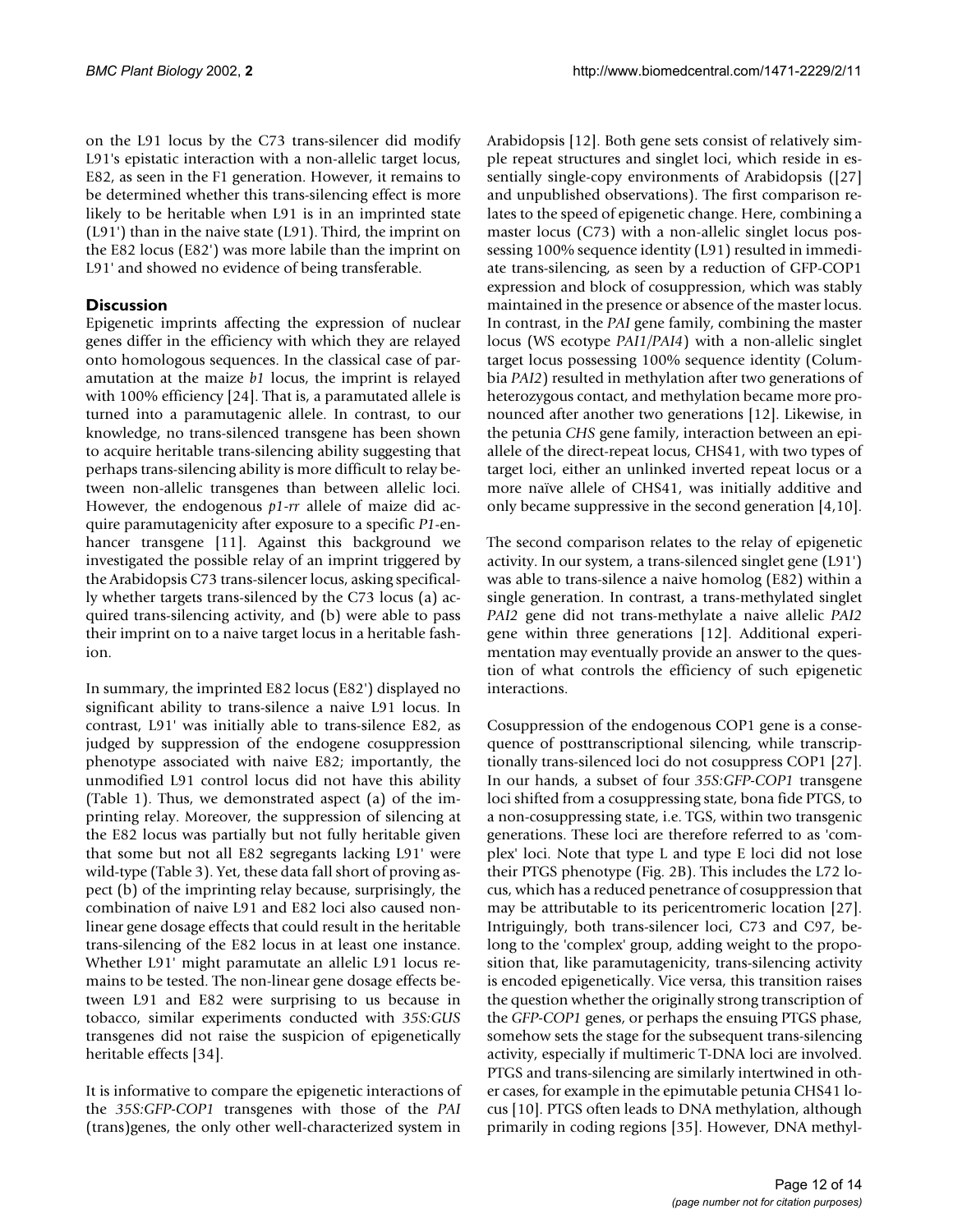ation of promoters, more easily aligned with transcriptional silencing, can be RNA mediated if suitable double stranded RNA versions of the promoter sequence are transcribed, either fortuitously or by design [[36–](#page-14-28)[40\]](#page-14-29). Therefore, there may be a natural tendency for PTGS loci to mature to TGS and associated trans-silencing, which in turn could prove problematic in applying PTGS in commercial plant breeding programs. Our data are certainly consistent with this notion. Such hypotheses are testable with the model system we have established.

#### **Conclusions**

1. Posttranscriptional gene silencing by structurally complex transgenes loci may be unstable and may be supplanted by transcriptional gene silencing over the course of a few plant generations.

2. Heritable modifications of transgene expression caused by exposure to a trans-silencer locus may be stable for five generations or more.

3. Upon exposure to a trans-silencer locus, certain Arabidopsis transgenes display an alteration in their epistatic interaction with other transgenes. These data suggest that the competence for trans-silencing may be transferred between non-allelic transgenes, reminiscent of the allelic transfer of epigenetic activity during paramutation.

4. Cosuppression phenotypes can serve as sensitive indicators of epigenetic interactions between transgenes in Arabidopsis thaliana.

#### **Methods**

#### *Transgenic Arabidopsis lines and plant growth*

The GFP-COP1 expression cassette contains a double 35S enhancer, translational enhancer, and 35S terminator. Most GFP-COP1 lines and the GUS-COP1 line L4 have been described [[27,](#page-14-19)[41](#page-14-30),[42](#page-14-31)]. Unsilenced GUS-COP1 and GFP-COP1 transgenes complement the cop1 mutation [[42](#page-14-31),[43\]](#page-14-32). The C11 and C71 loci contain at least three and two linked T-DNAs, respectively, as seen by Southern blotting (not shown). Plants were germinated on agar solidified MS medium containing 1% sucrose in either constant light or constant darkness and subsequently grown in soil in growth chambers at 22°C under constant white light from fluorescent tubes.

#### *Test for acquired trans-silencing activity*

Trans-silenced L91' and E82' plants that lacked the C73 silencer locus ('prime'-label) were crossed in pairwise combinations with naive E82 and L91 plants. Because transsilencing of E82 was observed regardless of whether L91' was the male or the female parent, data from reciprocal crosses were pooled. Individual F1 dihybrid plants were inspected for GFP-COP1 and COP1 endogene silencing phenotypes. Representative F1 dihybrids were checked for the presence of two different transgene loci by diagnostic PCR assay and by segregation analysis. F2 segregants containing only the target locus were identified by PCR based genotyping, analogous to the strategy exemplified in Fig. 5. Plants in which GFP-COP1 expression was restricted to roots and cotyledons were regarded as silenced, whereas plants with GFP-COP1 visible beyond the cotyledons were considered active.

#### *PCR assays*

The diagnostic PCR assays for the C73 and E82 loci display unique PCR products arising from fortuitous and distinct junctions between the T-DNA right border and the COP1 cDNA, which we recovered in early attempts to isolate flanking sequences. For E82 the primers are ATATTT-GCTAGCTGATAGTGACC-3' and GATCCTAGGGGTCTCGTGATTTCTTGTGAT-3'; for C73 they are TGTCAGTTCCAAACGTAAAACGG-3' and GACA-CATCACAAGATCTTTGTAGTGC-3'. The assay for the L91 locus was based on oligonucleotides specific for the L91 flanking sequence (AGGCACACAAGCCCAAAAAGAC-3') and the RB of the T-DNA [[27\]](#page-14-19). PCR fragments representing the structure of the E82 locus were made as follows: Fragment 1 in Fig. [3B](#page-6-0): 5'-AAACAGGATTTTCGCCTGCT-GGG-3' (LB) and 5'-ACATCCAAACAGAACGTGCC-3' (Arabidopsis). Fragment 2: 5'-AAACAGGATTTTCGCCT-GCTGGG-3' (LB) and 5'-TGCTGTTCAAACCCCAAAAT-TC-3' (Arabidopsis). Fragment 3: 5'- ATATTTGCTAGCTGATAGTGACC (RB) and 5'-TGCTGT-TCAAACCCCAAAATTC-3' (Arabidopsis). Fragment 4: 5'- GGGGGCCATGGAGTATGAAGAGCACGAA-3' (COP1) and 5'-CGGAGAACCTGCGTGCAATCCATC-3' (RB).

#### **Authors' Contributions**

HQ designed experiments and collected data underlying Figures [3](#page-6-0), 5, and 6 and Tables [1](#page-11-0) to [3.](#page-11-1) AGVA contributed data for Figures [2](#page-5-0), 4 and 5 and finalized the manuscript. Both authors read and approved of the manuscript.

#### **Acknowledgments**

We thank Byung-Hoon Kim and Andreas Nebenführ for critical comments on the manuscript. This work received partial support from Department of Energy Basic Energy Sciences grant DE-FG02-9622023.

#### **References**

- <span id="page-13-0"></span>1. Chandler VL, Eggleston WB and Dorweiler JE **[Paramutation in](http://www.ncbi.nlm.nih.gov/entrez/query.fcgi?cmd=Retrieve&db=PubMed&dopt=Abstract&list_uids=10999400) [maize.](http://www.ncbi.nlm.nih.gov/entrez/query.fcgi?cmd=Retrieve&db=PubMed&dopt=Abstract&list_uids=10999400)** *Plant Mol Biol* 2000, **43:**121-145
- <span id="page-13-1"></span>2. Bender J and Fink GR **[Epigenetic control of an endogenous gene](http://www.ncbi.nlm.nih.gov/entrez/query.fcgi?cmd=Retrieve&db=PubMed&dopt=Abstract&list_uids=8521489) [family is revealed by a novel blue fluorescent mutant of Ara](http://www.ncbi.nlm.nih.gov/entrez/query.fcgi?cmd=Retrieve&db=PubMed&dopt=Abstract&list_uids=8521489)[bidopsis.](http://www.ncbi.nlm.nih.gov/entrez/query.fcgi?cmd=Retrieve&db=PubMed&dopt=Abstract&list_uids=8521489)** *Cell* 1995, **83:**725-734
- <span id="page-13-4"></span>3. Meyer P, Heidmann I and Niedenhof I **[Differences in DNA-meth](http://www.ncbi.nlm.nih.gov/entrez/query.fcgi?cmd=Retrieve&db=PubMed&dopt=Abstract&list_uids=8220478)[ylation are associated with a paramutation phenomenon in](http://www.ncbi.nlm.nih.gov/entrez/query.fcgi?cmd=Retrieve&db=PubMed&dopt=Abstract&list_uids=8220478) [transgenic petunia.](http://www.ncbi.nlm.nih.gov/entrez/query.fcgi?cmd=Retrieve&db=PubMed&dopt=Abstract&list_uids=8220478)** *Plant J* 1993, **4:**89-100
- <span id="page-13-2"></span>4. Jorgensen R **Cosuppression, flower color patterns, and metastable gene expression states.** *Science* 1995, **268:**686-691
- <span id="page-13-3"></span>5. Stokes TL, Kunkel BN and Richards EJ **[Epigenetic variation in](http://www.ncbi.nlm.nih.gov/entrez/query.fcgi?cmd=Retrieve&db=PubMed&dopt=Abstract&list_uids=11799061) [Arabidopsis disease resistance.](http://www.ncbi.nlm.nih.gov/entrez/query.fcgi?cmd=Retrieve&db=PubMed&dopt=Abstract&list_uids=11799061)** *Genes Dev* 2002, **16:**171-182